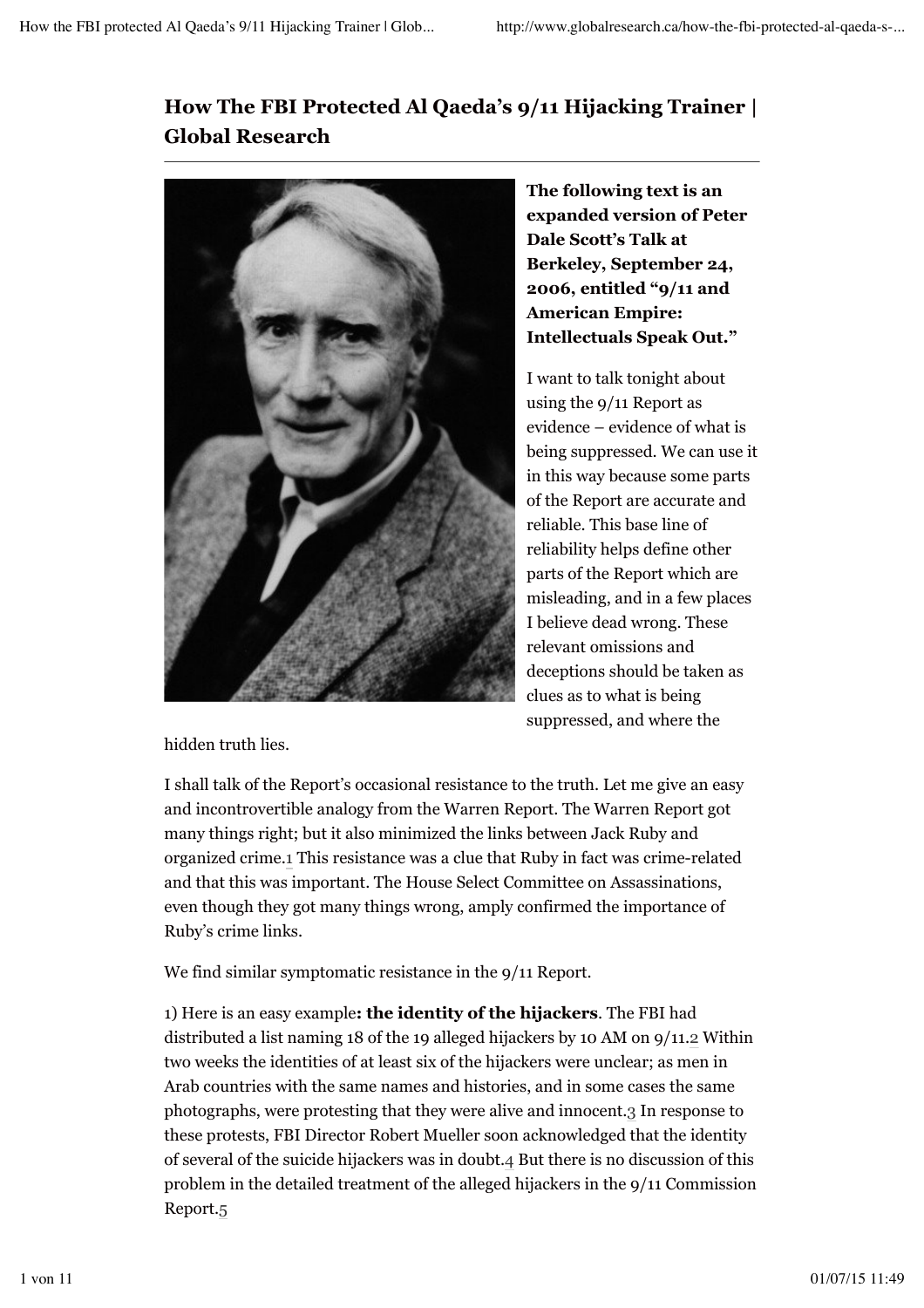2) **WTC-7.** This is obviously a big area of doubt, as you have just heard. The Report's solution was not to mention WTC-7 at all. And yet Kean and Hamilton, the 9/11 Commission Co-Chairs, have the nerve to claim in their new book that after the Report "those believing conspiracy theories now had to rely solely on imagination, their theories having been disproved by facts."6 In other words, they are still covering up that there was a cover up.

## 3) **The U.S. government's intimate on-going connection to al-Qaeda and a chief 9/11 plotter**.

In our book, *9/11 and Empire: Intellectuals Speak Out*, I wrote of Ali Mohamed, the close ally of Osama bin Laden and his mentor Ayman al-Zawahiri.7 It is now generally admitted that Ali Mohamed (known in the al Qaeda camps as Abu Mohamed al Amriki — "Father Mohamed the American")8 worked for the FBI, the CIA, and U.S. Special Forces. As he later confessed in court, he also aided the terrorist Ayman al-Zawahiri, a co-founder of the Egyptian Islamic Jihad, and by then an aide to bin Laden, when he visited America to raise money.9

The 9/11 Report mentioned him, and said that the plotters against the U.S. Embassy in Kenya were "led" (their word) by Ali Mohamed.10 That's the Report's only reference to him, though it's not all they heard.

Patrick Fitzgerald, U.S. Attorney who negotiated a plea bargain and confession from Ali Mohamed, said this in testimony to the Commission

Ali Mohamed. …. trained most of al Qaeda's top leadership – including Bin Laden and Zawahiri – and most of al Qaeda's top trainers. He gave some training to persons who would later carry out the 1993 World Trade Center bombing…. From 1994 until his arrest in 1998, he lived as an American citizen in California, *applying for jobs as an FBI translator*.11

Patrick Fitzgerald knew Ali Mohamed well. In 1994 he had named him as an unindicted co-conspirator in the New York landmarks case, yet allowed him to remain free. This was because, as Fitzgerald knew, Ali Mohamed was an *FBI informant*, from at least 1993 and maybe 1989.12 Thus, from 1994 "until his arrest in 1998 [by which time the 9/11 plot was well under way], Mohamed shuttled between California, Afghanistan, Kenya, Somalia and at least a dozen other countries."13 Shortly after 9/11, Larry C. Johnson, a former State Department and CIA official, faulted the FBI publicly for using Mohamed as an informant, when it should have recognized that the man was a high-ranking terrorist plotting against the United States.14

As I say in our book, in 1993 Ali Mohamed had been detained by the Royal Canadian Mounted Police in Canada, when he inquired at an airport after an incoming al Qaeda terrorist who turned out to be carrying two forged Saudi passports. Mohamed immediately told the RCMP to make a phone call to the United States, and the call secured his release.15 We've since been told that it was Mohamed's West coast FBI handler, John Zent, "who vouched for Ali and got him released."16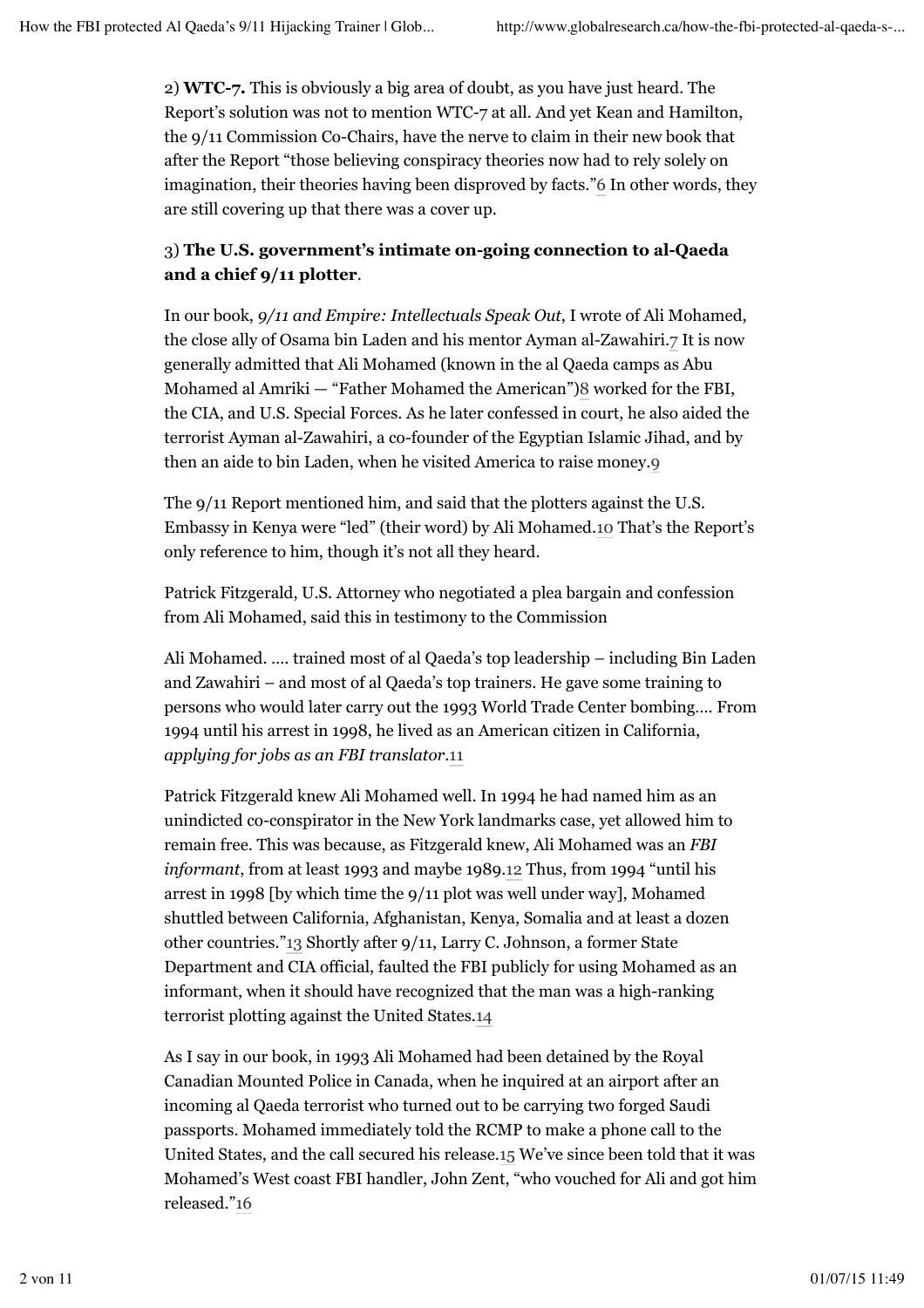This release enabled Ali to go on to Kenya, take pictures of the U.S. Embassy, and deliver them to bin Laden for the Embassy bombing plot.

In August 2006 there was a National Geographic Special on Ali Mohamed. We can take this as the new official fallback position on Ali Mohamed, because John Cloonan, the FBI agent who worked with Fitzgerald on Mohamed, helped narrate it. I didn't see the show, but here's what TV critics said about its contents:

Ali Mohamed manipulated the FBI, CIA and U.S. Army on behalf of Osama bin Laden. Mohamed trained terrorists *how to hijack airliners*, bomb buildings and assassinate rivals. [D]uring much of this time Mohamed was …, an operative for the CIA and FBI, and a member of the U.S. Army.17 …Mohamed turned up in FBI surveillance photos as early as 1989, training radical Muslims who would go on to assassinate Jewish militant Meir Kahane and detonate a truck bomb at the World Trade Center. He not only avoided arrest, but managed to become an FBI informant while *writing most of the al Qaeda terrorist manual* and helping plan attacks on American troops in Somalia and U.S. embassies in Africa.18

That Mohamed trained al Qaeda in hijacking planes and wrote most of the al Qaeda terrorist manual is confirmed in a new book by Lawrence Wright, who has seen US Government records.19 Let me say this again: one of al-Qaeda's top trainers in terrorism and how to hijack airplanes was an operative for FBI, CIA, and the Army.

Yet this TV show, just before the 9/11 anniversary, was itself another cover-up. It suppressed for example the information given it about Mohamed's detention and FBI-ordered release in Canada. According to Peter Lance, the principal author for the show, the show suppressed many other sensational facts. Here is Lance's chief claim: that Fitzgerald and his FBI counterpart on the Bin Laden task force, John Cloonan, learned shortly after 9/11 that Mohamed "knew every twist and turn of" the  $9/11$  plot.20

Within days of 9/11 Cloonan rushed backed from Yemen and interviewed Ali, whom the Feds had allowed to slip into witness protection, and demanded to know the details of the plot. *At that point Ali wrote it all out – including details of how he'd counseled would-be hijackers on how to smuggle box cutters on board aircraft and where to sit, to effect the airline seizures.21*

If all these latest revelations about Ali Mohamed are true, then:

1) a key planner of the 9/11 plot, and trainer in hijacking, was simultaneously an informant for the FBI.

2) This operative trained the members for *all* of the chief Islamist attacks inside the United States – the first WTC bombing, the New York landmarks plot, and finally 9/11, as well as the attacks against Americans in Somalia and Kenya.

3) And yet for four years Mohamed was allowed to move in and out of the country as an unindicted conspirator. Then, unlike his trainees, he was allowed to plea-bargain. To this day he *may still not have been sentenced for any crime*.22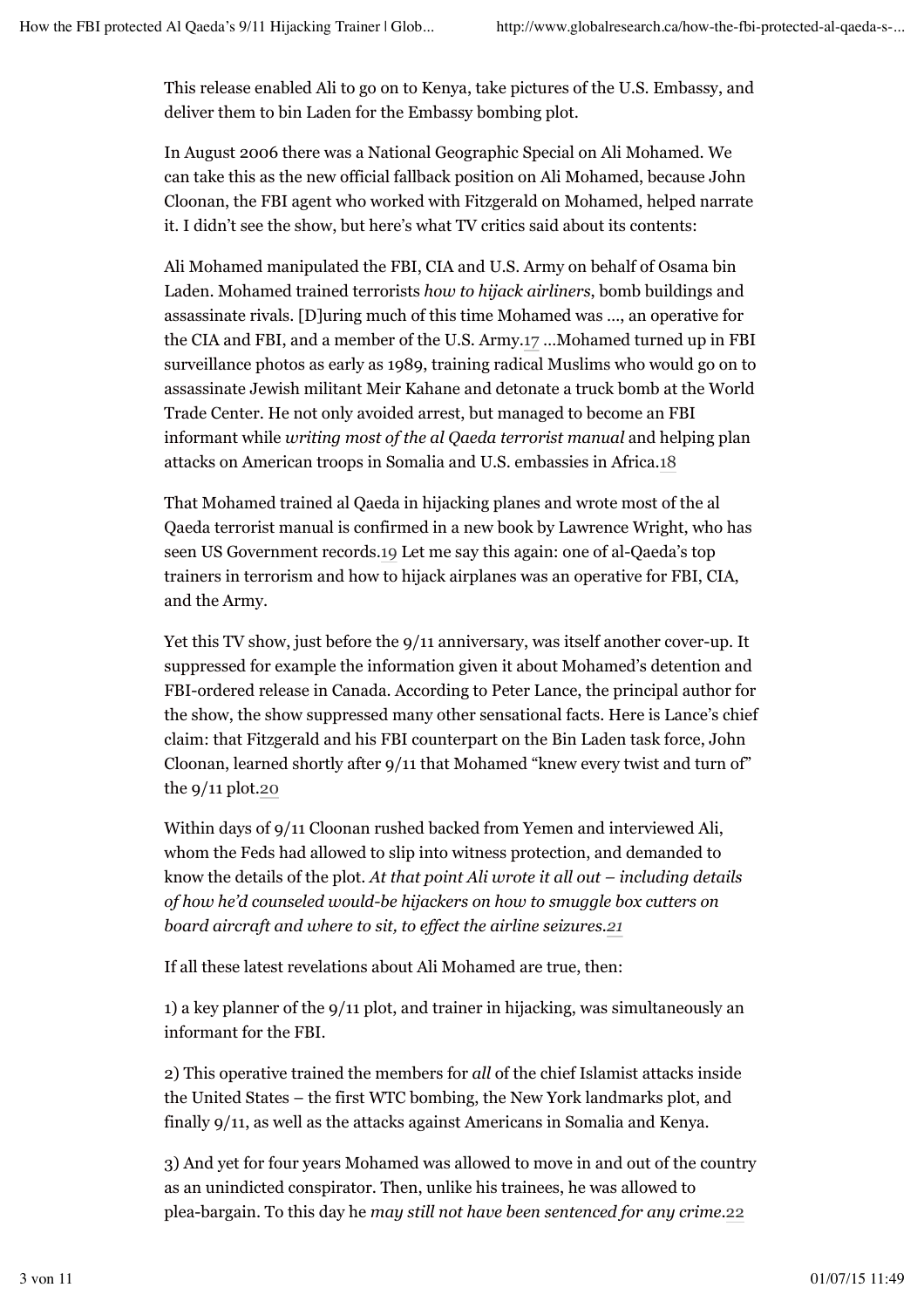Peter Lance has charged that Fitzgerald had evidence before 1998 to implicate Mohamed in the Kenya Embassy bombing, yet did nothing and let the bombing happen.23 In fact, the FBI was aware back in 1990 that Mohamed had engaged in terrorist training on Long Island; yet it acted to protect Mohamed from arrest, even after one of his trainees had moved beyond training to an actual assassination.24

Mohamed's trainees were all members of the Al-Kifah Center in Brooklyn, which served as the main American recruiting center for the Makhtab-al-Khidimat, the "Services Center" network that after the Afghan war became known as al Qaeda.25 The Al-Kifah Center was headed in 1990 by the blind Egyptian Sheikh Omar Abdel Rahman, who like Ali Mohamed had been admitted to the United States, despite being on a State Department Watch List. 26 As he had done earlier in Egypt, the sheikh "issued a fatwa in America that permitted his followers to rob banks and kill Jews."27

In November 1990, three of Mohamed's trainees conspired together to kill Meir Kahane, the racist founder of the Jewish Defense League. The actual killer, El Sayyid Nosair, was caught by accident almost immediately; and by luck the police soon found his two co-conspirators, Mahmoud Abouhalima and Mohammed Salameh, waiting at Nosair's house. They found much more:

There were formulas for bomb making, 1,440 rounds of ammunition, and manuals [supplied by Ali Mohamed] from the John F. Kennedy Special Warfare Center at Fort Bragg marked "Top Secret for Training," along with classified documents belonging to the U.S. Joint Chiefs of Staff. The police found maps and drawings of New York City landmarks like the Statue of Liberty, Times Square – and the World Trade Center. The forty-seven boxes of evidence they collected also included the collected sermons of blind Sheikh Omar, in which he exhorted his followers to "destroy the edifices of capitalism."28

All three had been trained by Ali Mohamed back in the late 1980s at a rifle range, where the FBI had photographed them, before terminating this surveillance in the fall of 1989.29

The U.S. Government was thus in an excellent position to arrest, indict, and convict all of the terrorists involved, including Mohamed.

Yet only hours after the killing, Joseph Borelli, Chief of NYPD detectives, struck a familiar American note and pronounced Nosair a "lone deranged gunman."30 Some time later, he actually told the press that "There was nothing [at Nosair's house] that would stir your imagination…..Nothing has transpired that changes our opinion that he acted alone."31

Borelli was not acting alone in this matter. His position was also that of the FBI, who said they too believed "that Mr. Nosair had acted alone in shooting Rabbi Kahane." "The bottom line is that we can't connect anyone else to the Kahane shooting," an F.B.I. agent said."32

In thus limiting the case, the police and FBI were in effect protecting Nosair's two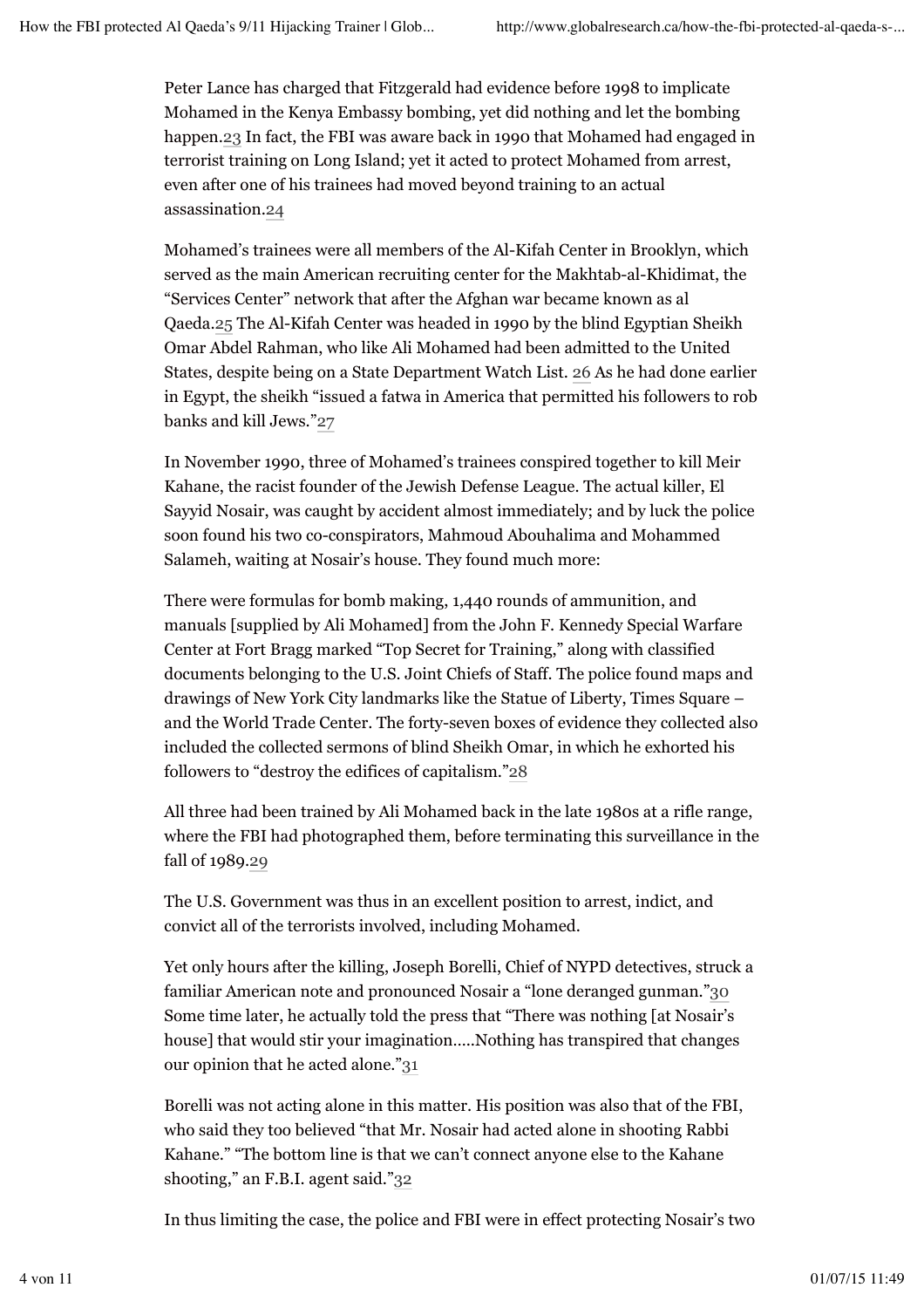Arab co-conspirators in the murder of a U.S. citizen. Both of them were ultimately convicted in connection with the first WTC bombing, along with another Mohamed trainee, Nidal Ayyad. The 9/11 Report, summarizing the convictions of Salameh, Ayyad, Abouhalima, and the blind Sheikh for the WTC bombing and New York landmarks plots, calls it "this superb investigative and prosecutorial effort."33 It says nothing about the suppressed evidence found in Nosair's house, including "maps and drawings of New York City landmarks," which if pursued should have prevented both plots from developing.

What explains the 9/11 Report's gratuitous and undeserved praise for the superb effort of Patrick Fitzgerald and the FBI in the New York landmarks case? How can it be "superb" to know that terrorists intend to blow up buildings, to lie to protect them from arrest, to allow them to bomb the WTC, and only then to arrest and convict them? Lance now alleges that Kenya was allowed to happen as well, before a few of the bombers there were convicted with the aid of the arch-plotter. This pattern of toleration can make for good arrest and conviction records, but at a terrible cost to public security.

Did the authors of the 9/11 Report recognize that here was an especially sensitive area, which if properly investigated would lead to past U.S. protection of terrorists? This question returns us to Peter Lance's charge that Fitzgerald had evidence before 1998 to implicate Mohamed in the Kenya Embassy bombing, yet did nothing and let the bombing happen. Did Fitzgerald have similar advance evidence before the 9/11 attack, and again do nothing as well? Skeptics will need a thorough investigation before they can be reassured that this is not the case.

As a first step, all U.S. agencies should release the full documentary record of their dealings with Ali Mohamed, the FBI and CIA informant who allegedly planned the details of the airline seizures. Then and only then will a close interrogation of Fitzgerald satisfy those who accuse members of the U.S. Government of assisting the 9/11 plot, or alternatively of failing to prevent 9/11 from happening.34

Now, what did the 9/11 Commission know about this scandalous situation? I suspect they knew more than they let on. Is it just a coincidence that they selected to write the staff reports about al Qaeda and the 9/11 plot, and conduct the relevant interviews, a man who had a personal stake in preventing the truth about Mohamed from coming out. This man was Dietrich Snell, who had been Fitzgerald's colleague in the Southern District of New York U.S. Attorney's office. (Thus Snell presumably drafted the praise for the superb effort by his former colleague Patrick Fitzgerald and the FBI). Of the nine people on Snell's team, all but one had worked for the U.S. Government, and all but two for either the Justice Department or the FBI.35

Keep in mind that what I have said so far is about a government-Mohamed connection and cover-up that goes back to at least 1990, long before the Bush-Cheney administrations. But the 9/11 Commission staff reports went out of their way to cover this up. The 9/11 Report, based on the Snell staff reports, mentions Mahmoud Abouhalima and Mohammed Salameh, two co-conspirators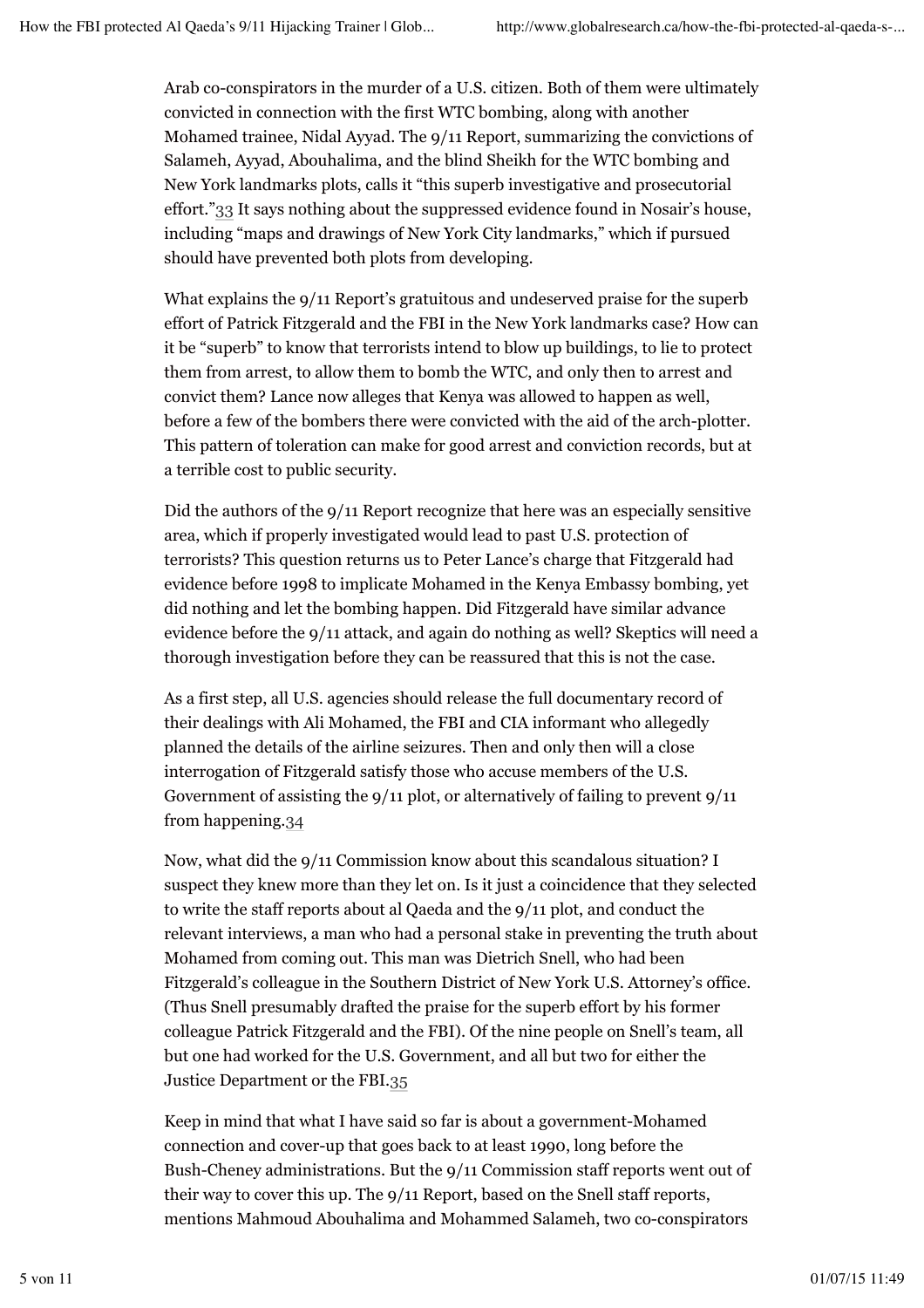of Ramzi Yousef in the first WTC bombing of 1993 (72). It does not mention that these two men had been trained by Ali Mohamed, even though Fitzgerald referred obliquely to this fact in his testimony. Nor does it mention that, had it not been for a police and FBI cover-up protecting Ali Mohamed back in 1990, Abouhalima and Salameh should probably have been in *jail* at the time of the WTC bombing –for their involvement in the murder of Meir Kahane by Ali Mohamed's trainees three years earlier.36

If I had had time today, I would have written about other key areas where the 9/11 Report shows resistance to relevant facts and allegations. Central to these, and to my forthcoming book on 9/11, would have been the Report's failure to deal with important testimony challenging Vice President Cheney's account of his conduct on 9/11, and in particular his important relationship (which the Report obscured) to the stand-down and shoot-down orders of that day. There was important testimony contradicting both Cheney and the Report itself from two eyewitnesses *inside the White House*, Norman Mineta and Richard Clarke, which the Report flagrantly, and symptomatically, failed to deal with.

But I consider the scandal of Ali Mohamed's tolerated terrorism to be a still more fundamental problem, an on-going problem for which we need a more serious remedy than just putting a Democrat in the White House. As has happened after past intelligence fiascoes, our intelligence agencies were strengthened as a result of the 9/11 Commission, and their budgets increased.

It's time to confront the reality that these agencies themselves, and their own sponsorship and protection of terrorist activities, have aggravated the greatest threats to our national security.

*Peter Dale Scott, a former Canadian diplomat and English Professor at the University of California, Berkeley, is a poet, writer, and researcher.* His website is http://www.peterdalescott.net.

## **Notes**

1 Warren Report, 801.

2 Richard Clarke heard that the FBI had the names at 9:59 AM, the time of the collapse of WTC Tower 2. See Richard A. Clarke, *Against All Enemies: Inside America's War on Terrorism* (New York: Simon & Schuster, 2004), 13-14; Thompson, *The Terror Timeline*, 441. This investigative *tour de force* is even more amazing when we consider that in the FBI, according to the 9/11 Report (77), "prior to 9/11 relatively few strategic analytic reports about counterterrorism had been completed. Indeed, the FBI had never completed an assessment of the overall terrorist threat to the U.S. homeland."

3 Peter Dale Scott, "The 9/11 Commission Report's Failure to Identify the Alleged Hijackers," http://socrates.berkeley.edu/~pdscott/Hijackers.mht .

The mainstream U.S. press, such as the *New York Times*, later attributed the confusion about the hijackers' identity to the number of different Arabs sharing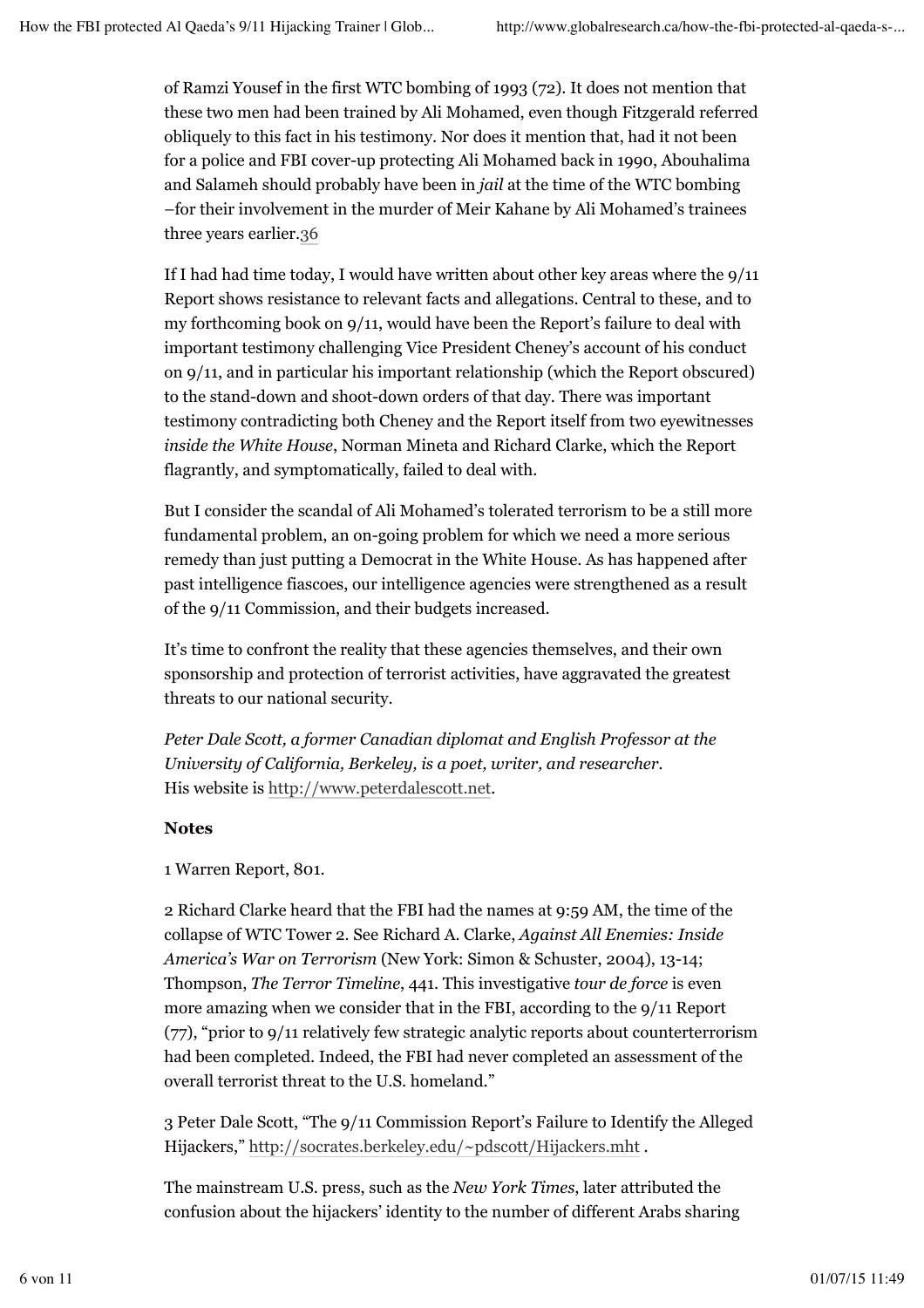the same names. But at least five shared histories as well as names with the alleged hijackers. Waleed al-Shehri told the BBC "that he attended flight training school at Dayton Beach in the United States, and is indeed the same Waleed Al Shehri to whom the FBI has been referring. But, he says, he left the United States in September last year, became a pilot with Saudi Arabian airlines and is currently on a further training course in Morocco" (BBC, 9/23/01). Saeed al-Ghamdi, alive and flying planes in Tunisia, also studied at Florida flight schools, as late as 2001. According to the London *Telegraph* (9/23/01), CNN used his photograph in describing the hijacker with his name. Abdulaziz al-Omari acknowledged the same date of birth as the accused hijacker al-Omari, but claimed his passport was stolen when he was living in Denver, Colorado (London *Telegraph*, 9/23/01; Thompson, *The Terror Timeline*, 497).

4 BBC, 9/23/01; *Newsday*, 9/21/01; Paul Thompson, *The Terror Timeline: Year by Year, Day by Day, Minute by Minute* (NewYork: HarperCollins/Regan Books, 2004), 498.

5 9/11 Report, 1-14, 215-42. Discussion in David Ray Griffin, *The 9/11 Commission Report: Errors and Omissions* (Northampton, MA: Olive Branch Press, 2005), 19-23.

6 Thomas H. Kean and Lee H. Hamilton, with Benjamin Rhodes, *Without Precedent: The Inside Story of the 9/11 Commission (New York: Knopf, 2006),* 268.

7 David Ray Griffin and Peter Dale Scott (eds.), *9/11 & American Empire: Intellectuals Speak Out*. (Northampton, MA: Olive Branch Press, 2006), 74, 76-77.

8 *San Francisco Chronicle*, 9/21/01; *Toronto Globe and Mail*, 11/22/01.

9 This admitted connection to al-Zawahiri has led some to identify Mohamed (Abu Mohamed al Amriki) with the al-Amriki alleged by Yossef Bodansky to have acted as go-between between Zawahiri and the CIA: "In the first half of November 1997 Ayman al-Zawahiri met a man called Abu-Umar al-Amriki (*al-Amriki* means "the American") at a camp near Peshawar, on the Pakistan-Afghanistan border. High-level Islamist leaders insist that in this meeting Abu-Umar al-Amriki made al-Zawahiri an offer: The United States would not interfere with or intervene to prevent the Islamists' rise to power in Egypt if the Islamist mujahideen currently in Bosnia-Herzegovina would refrain from attacking the U.S. forces there. Moreover, Abu-Umar al-Amriki promised a donation of \$50 million (from unidentified sources) to Islamist charities in Egypt and elsewhere. This was not the first meeting between Abu-Umar al-Amriki and Zawahiri. Back in the 1980s Abu-Umar al-Amriki openly acted as an emissary for the CIA with various Arab Islamist militant and terrorist movements… then operating under the wings of the Afghan jihad…. In the late 1980s, in one of his meetings with Zawahiri, Abu-Umar al-Amriki suggested that Zawahiri would need "\$50 million to rule Egypt." At the time, Zawahiri interpreted this assertion as a hint that Washington would tolerate his rise to power if he could raise this money. The mention of the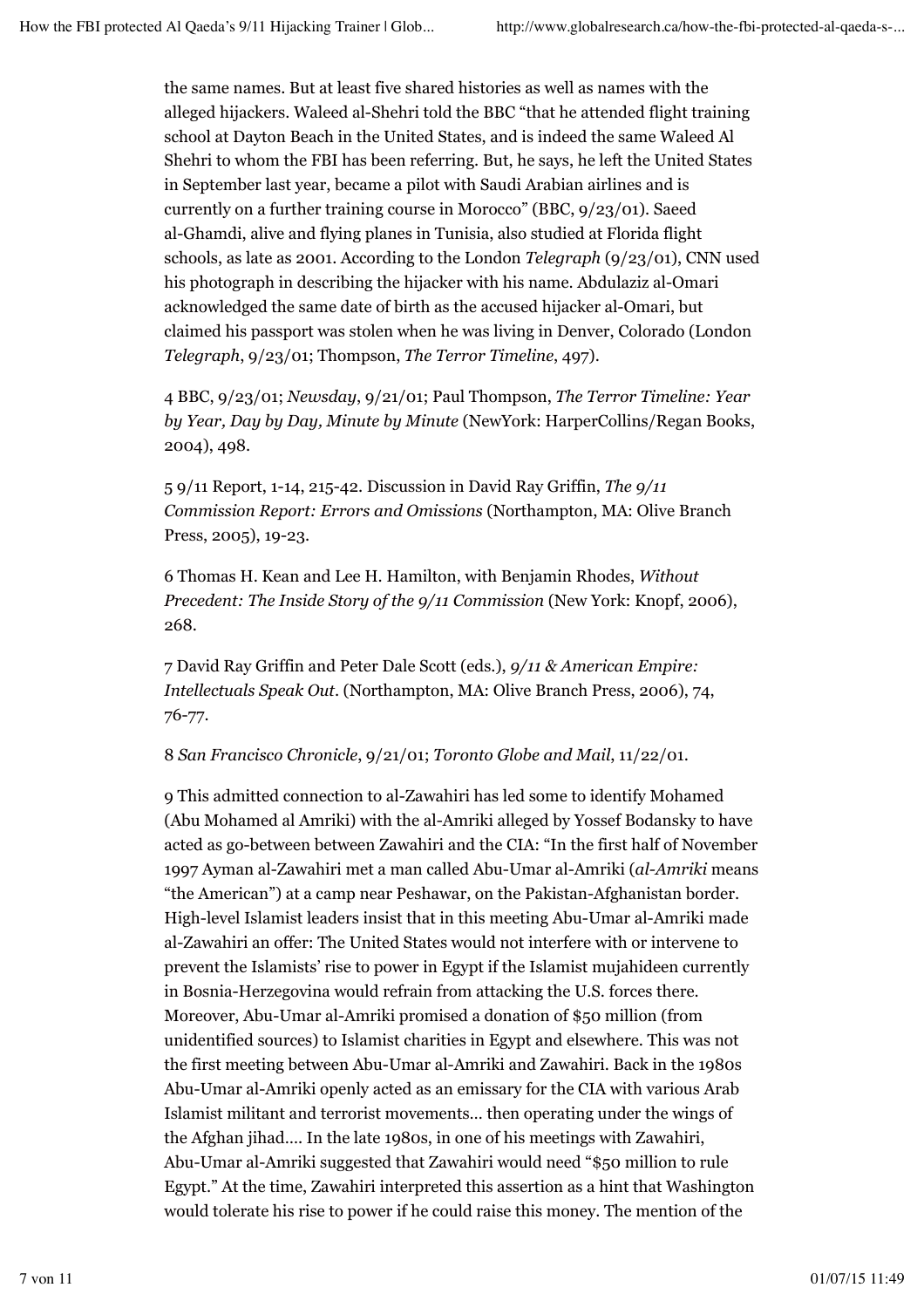magic figure, \$50 million, by Abu-Umar al-Amriki in the November 1997 meeting was interpreted by Zawahiri and the entire Islamist leadership, including Osama bin Laden, as a reaffirmation of the discussions with the CIA in the late 1980s about Washington's willingness to tolerate an Islamic Egypt. In 1997 the Islamist leaders were convinced that Abu-Umar al-Amriki was speaking for the CIA — that is, the uppermost echelons of the Clinton administration" (Bodansky, *Bin Laden*, 212-13). As we shall see, it is the case that Mohamed was allowed to travel to Afghanistan even after his designation as an unindicted co-conspirator in 1994 (*San Francisco Chronicle*, 10/21/01).

10 9/11 Report, 68.

11 Patrick Fitzgerald, Testimony before 9/11 Commission, June 16, 2004, http://www.9-11commission.gov/hearings/hearing12.htm, emphasis added. Actually Mohamed was in Santa Clara, California, by 1993 (*New Yorker*, 9/16/02). Fitzgerald was flagrantly dissembling. Even the mainstream account by Daniel Benjamin and Steven Simon (*The Age of Sacred Terror* [New York: Random House, 2002], 236) records that "When Mohamed was summoned back from Africa in 1993 [sic, Mohamed in his confession says 1994] to be interviewed by the FBI in connection with the case against Sheikh Rahman and his coconspirators, he convinced the agents that he could be useful to them as an informant."

12 Peter Lance, "Triple Cross: National Geographic Channel's Whitewash of the Ali Mohamed Story," Huffington Post, 8/29/06, http://news.yahoo.com /s/huffpost/20060829/cm\_huffpost/028270. Unfortunately Lance's book on Mohamed, *Triple Cross*, was not yet available as this book went to press. Cf. Lawrence White, *The Looming Tower: Al-Qaeda and the Road to 9/11* (New York: Knopf, 2006), 181-82; Daniel Benjamin and Steven Simon, *The Age of Sacred Terror* (New York: Random House, 2002), 236; Lawrence Wright, *New Yorker*, 9/16/02: "In 1989…Mohamed talked to an F.B.I. agent in California and provided American intelligence with its first inside look at Al Qaeda."

13 *Raleigh News & Observer*, 10/21/01, http://www.knoxstudio.com /shns/story.cfm?pk=ALIMOHAMED-10-24-01&cat=AN.

14 *San Francisco Chronicle*, 11/04/01. What was clear to Johnson cannot be clear to the American public. We have no way of knowing whether or not Mohamed forewarned his American handlers about the embassy bombings, or even (since his current whereabouts are a mystery) about  $9/11$ . See below.

15 *Toronto Globe and Mail*, 11/22/01, http://www.mail-archive.com /hydro@topica.com/msg00224.html; Peter Dale Scott, "How to Fight Terrorism," *California Monthly*, September 2004, http://www.alumni.berkeley.edu/Alumni /Cal\_Monthly/September\_2004/How\_to\_fight\_terrorism.asp. Mohamed's companion, Essam Marzouk, is now serving 15 years of hard labor in Egypt, after having been arrested in Azerbaijan. Mohamed's detention and release was months after the first WTC bombing in February 1993, and after the FBI had already rounded up two of the plotters whom they knew had been trained by Ali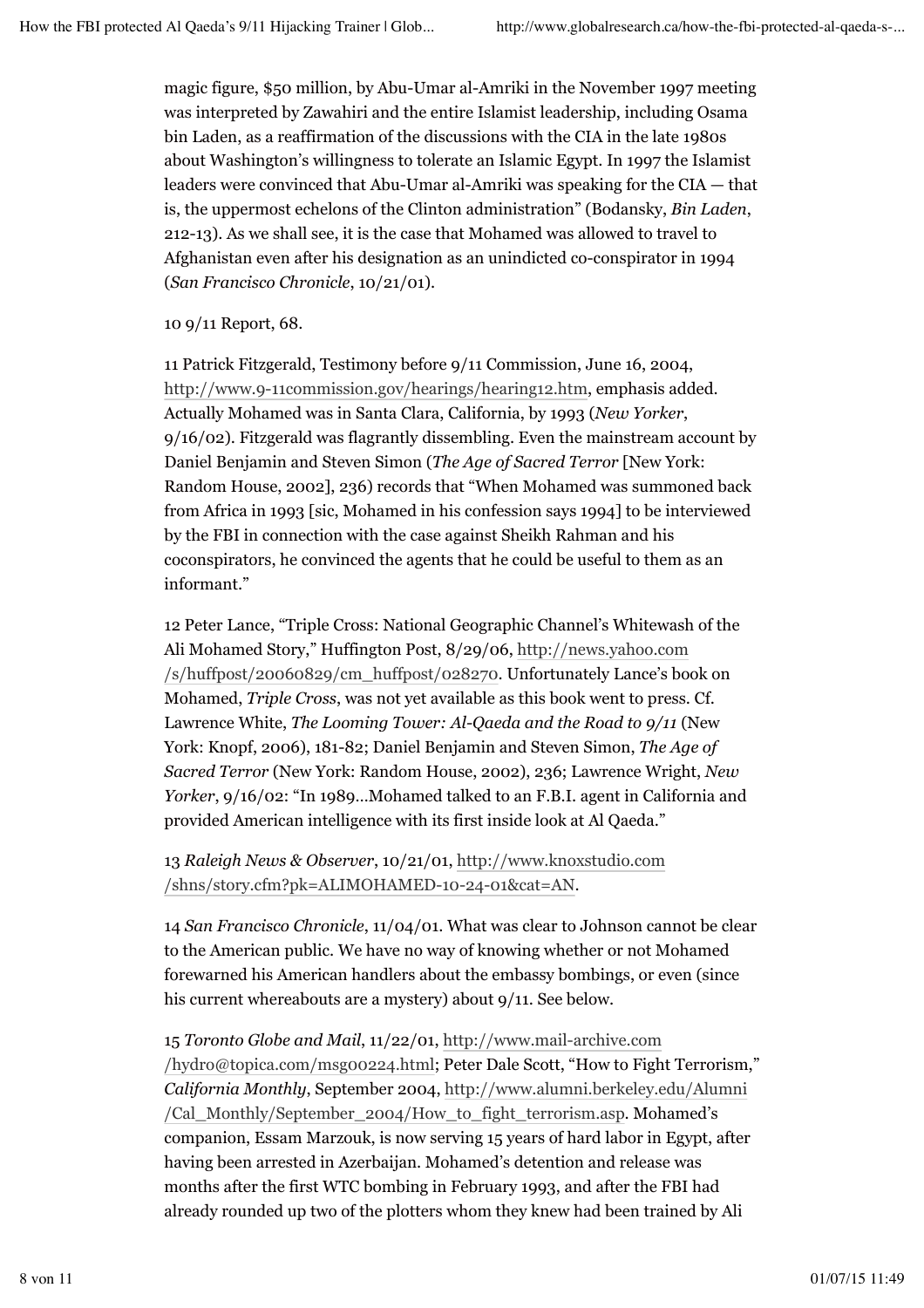Mohamed.

16 Peter Lance, "Triple Cross: National Geographic Channel's Whitewash of the Ali Mohamed Story," Huffington Post, 8/29/06,

http://news.yahoo.com/s/huffpost/20060829/cm\_huffpost/028270. Unfortunately Lance's book, *Triple Cross*, was not yet available as this book went to press.

17 Dave Shiflett, Bloomberg News, 8/28/06, http://www.bloomberg.com /apps/news?pid=20601088&sid=aNWwkZYujCIs&refer=home.

18Glenn Garvin, *Miami Herald*, http://www.miami.com/mld/miamiherald /entertainment/columnists/glenn\_garvin/15310462.htm

19 Lawrence Wright, *The Looming Tower: Al-Qaeda and the Road to 9/11* (New York: Knopf, 2006), 181.

The Report claims (56) that "Bin Ladin and his comrades had their own sources of support and training, and they received little or no assistance from the United States." But Wright reports that Mohamed, while on a leave from the U.S. army, went to Afghanistan and trained "the first al-Qaeda volunteers in techniques of unconventional warfare, including kidnappings, assassinations, and hijacking planes." This was in 1988, one year before Mohamed left active U.S. Army service and joined the Reserve.

20 Peter Lance, "Triple Cross: National Geographic Channel's Whitewash of the Ali Mohamed Story," Huffington Post, 8/29/06,

http://news.yahoo.com/s/huffpost/20060829/cm\_huffpost/028270. Cloonan was the FBI agent in the Bin Laden squad who received the famous memo from Kenneth Williams in Phoenix recommending that the FBI compile a list of all the Arabs attending flight schools. He reportedly "wadded it into a ball and threw it against a wall. `Who's going to conduct the thirty thousand interviews?' he asked the supervisor in Phoenix" (Lawrence White, *The Looming Tower: Al-Qaeda and the Road to 9/11* [New York: Knopf, 2006], 350).

21 Peter Lance, "Triple Cross: National Geographic Channel's Whitewash of the Ali Mohamed Story," Huffington Post, 8/29/06, http://news.yahoo.com /s/huffpost/20060829/cm\_huffpost/028270 .

22According to publicity for the National Geographic special, Mohamed is "currently in U.S. custody," but "his whereabouts and legal status are closely guarded secrets" (*Rocky Mountain News*, 8/28/06, 2D). Lance wrote that Mohamed was put into the witness protection program. "David Runke [Ruhnke], a defense attorney in the African embassies bombing case, says, "I think the most likely thing that will happen is he'll be released, he'll be given a new name and a new identity, and he will pick up a life someplace.''' (Shiflett, Bloomberg News, 8/28/06). As of November 2001, Mohamed had not been sentenced and was still believed to be supplying information from his prison cell.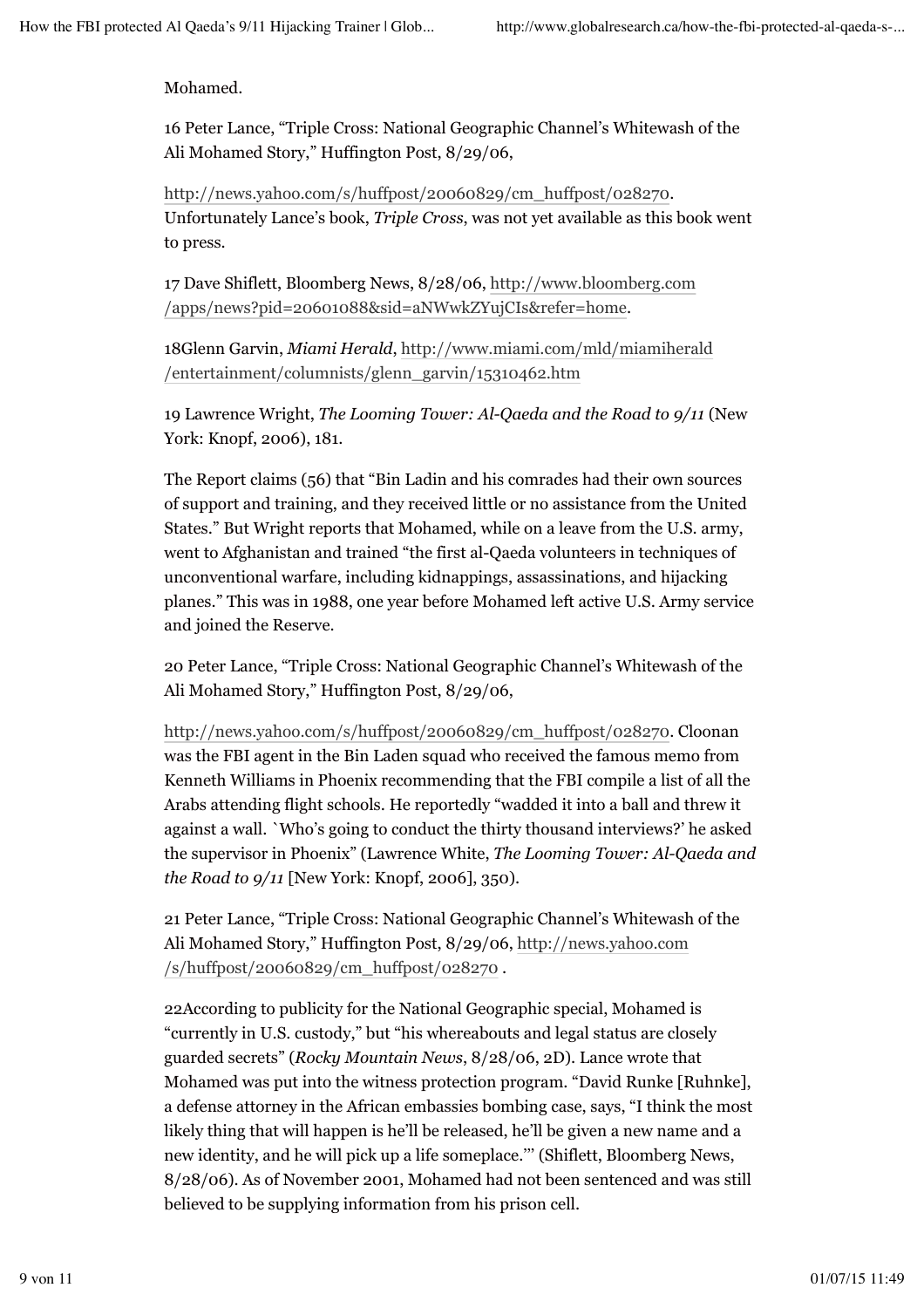23 "Ali Mohamed had stayed in [El-Hage's] Kenyan home in the mid 90′s as they plotted the bombings. Another agent in Fitzie's squad Dan Coleman, had searched El-Hage's home a year before the bombings and found direct links to Ali Mohamed and yet Fitzgerald failed to connect the dots" (Lance, "Triple Cross," Huffington Post, 8/29/06).

24 Peter Lance, *1000 Years for Revenge* (New York: Regan Books/ Harper Collins, 2003), 29-37.

25 Robert Dreyfuss, *Devil's Game: How the United States Helped Unleash Fundamentalist Islam* (New York: Metropolitan Books/Henry Holt, 2005), 278; John K. Cooley, *Unholy Wars: Afghanistan, America, and International Terrorism* (London: Pluto Press, 1999), 87-88; Lance, *1000 Years for Revenge*, 29-31; *Independent*, 11/1/98.

26 Rahman was issued two visas, one of them "by a CIA officer working undercover in the consular section of the American embassy in Sudan" (Peter L. Bergen, *Holy War, Inc.: Inside the Secret World of Osama bin Laden* [New York: Free Press, 2001], 67). FBI consultant Paul Williams writes that Ali Mohamed "settled in America on a visa program controlled by the CIA" (Paul L. Williams, *Al Qaeda: Brotherhood of Terror* [[Upper Saddle River, NJ]: Alpha/ Pearson Education, 2002], 117). Others allegedly admitted, despite being on the State Department watch list, were Mohamed Atta and possibly Ayman al-Zawahiri (Nafeez Mosaddeq Ahmed, *The War on Truth: 9/11, Disinformation, and the Anatomy of Terrorism* [Northampton, MA: Olive Branch Press, 2005], 205, 46).

27 Wright, *The Looming Tower*, 177.

28 Lance*, 1000 Years*, 34.

29 Lance*, 1000 Years*, 31; Peter Lance, *Cover Up: What the Government Is Still Hiding about the War on Terror* (New York: Regan Books/ HarperCollins, 2004), 25.

30 *Newsday*, 11/8/90; quoted in Lance*, 1000 Years*, 35.

31 *New York Times*, 11/8/90; Robert I. Friedman, *Village Voice*, 3/30/93.

32 *New York Times*, 12/16/90.

33 9/11 Report, 72.

34 Fitzgerald is of course the U.S. Attorney who for years has been investigating the leak of the name of CIA covert operative Valerie Plame. It could appear that he has been putting pressure on the Bush White House to forestall disclosure of his own (and possibly the CIA's) embarrassing and improper relationship to the chief planner of the 9/11 plot.

35 Kean and Hamilton, *Without Precedent,* 273 (chapters); Lance, *Cover Up*, 212-20 (reports). Snell was assisted by Douglas MacEachin, the former CIA deputy Director for Intelligence.